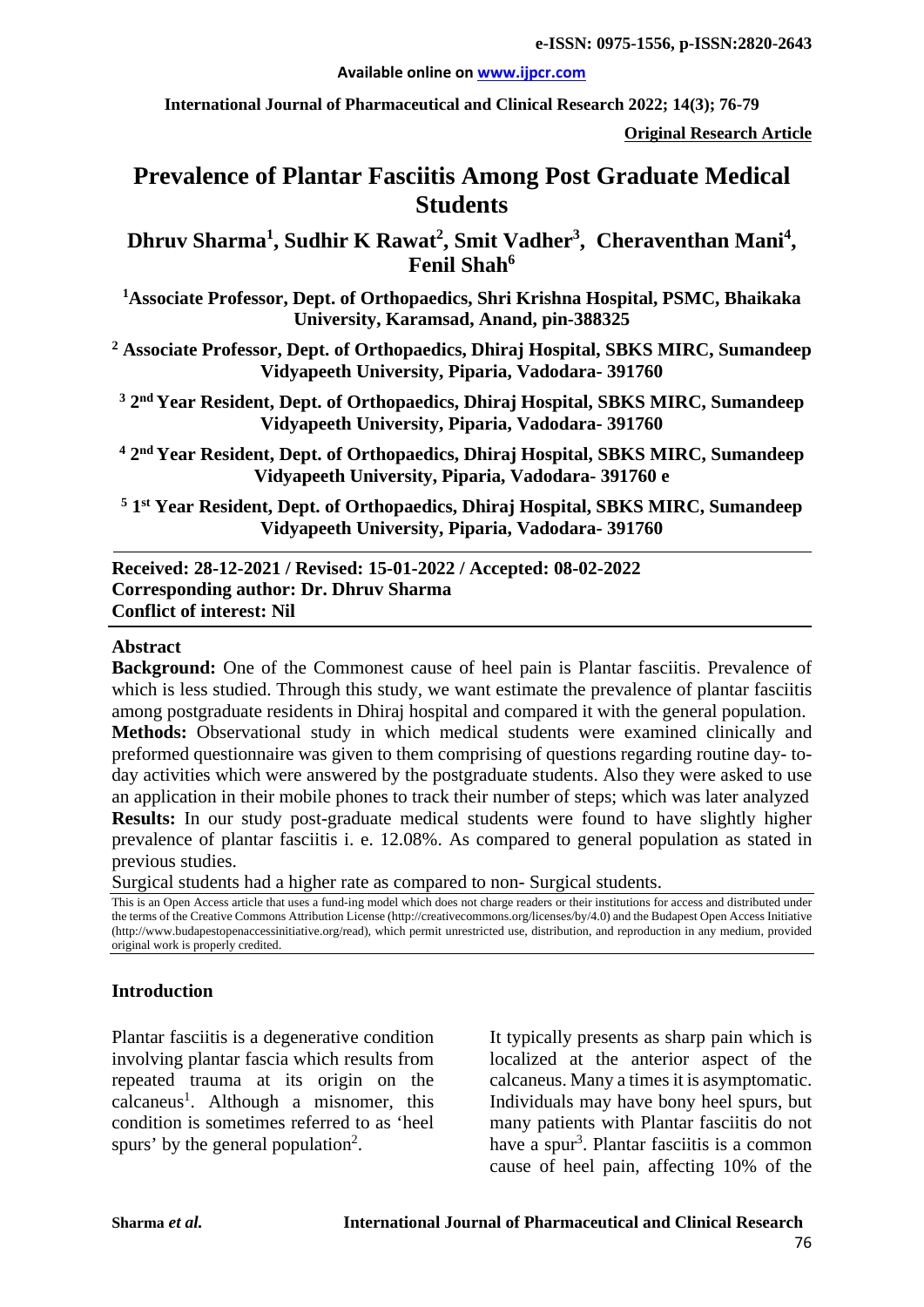general population. Men, usually between ages 40 and 70, are affected more than  $women<sup>4</sup>$ .

The pain is worst early in the morning and often improves with activity. Patients

mostly complaints of pain in the sole or heel during weight-bearing which is relieved once it is stopped<sup>5</sup>. On examination, tenderness over the medial aspect of the calcaneus is marked.



**Figure 1: Anatomy: Soft Tissue**



**Figure 2: Dynamics: Planter fascia**

Diagnosis is based on clinical history and as a result of the patient's physical examination. Pain associated with Plantar fasciitis may be throbbing, shearing, or piercing, especially with the first few steps in the morning or after periods of inactivity<sup>6</sup>.

Plantar fasciitis is almost always treated conservatively. Modalities of therapy

include medical and physical therapy. Medical therapy includes drugs like NSAIDs, injecting steroids locally<sup>7</sup>. Physiotherapy methods include taping, stretching, night splints, shoe inserts, thermal modalities, ultrasonographic therapy, laser therapy, and custom foot orthosis, etc. Conservative treatment is almost always successful if done right;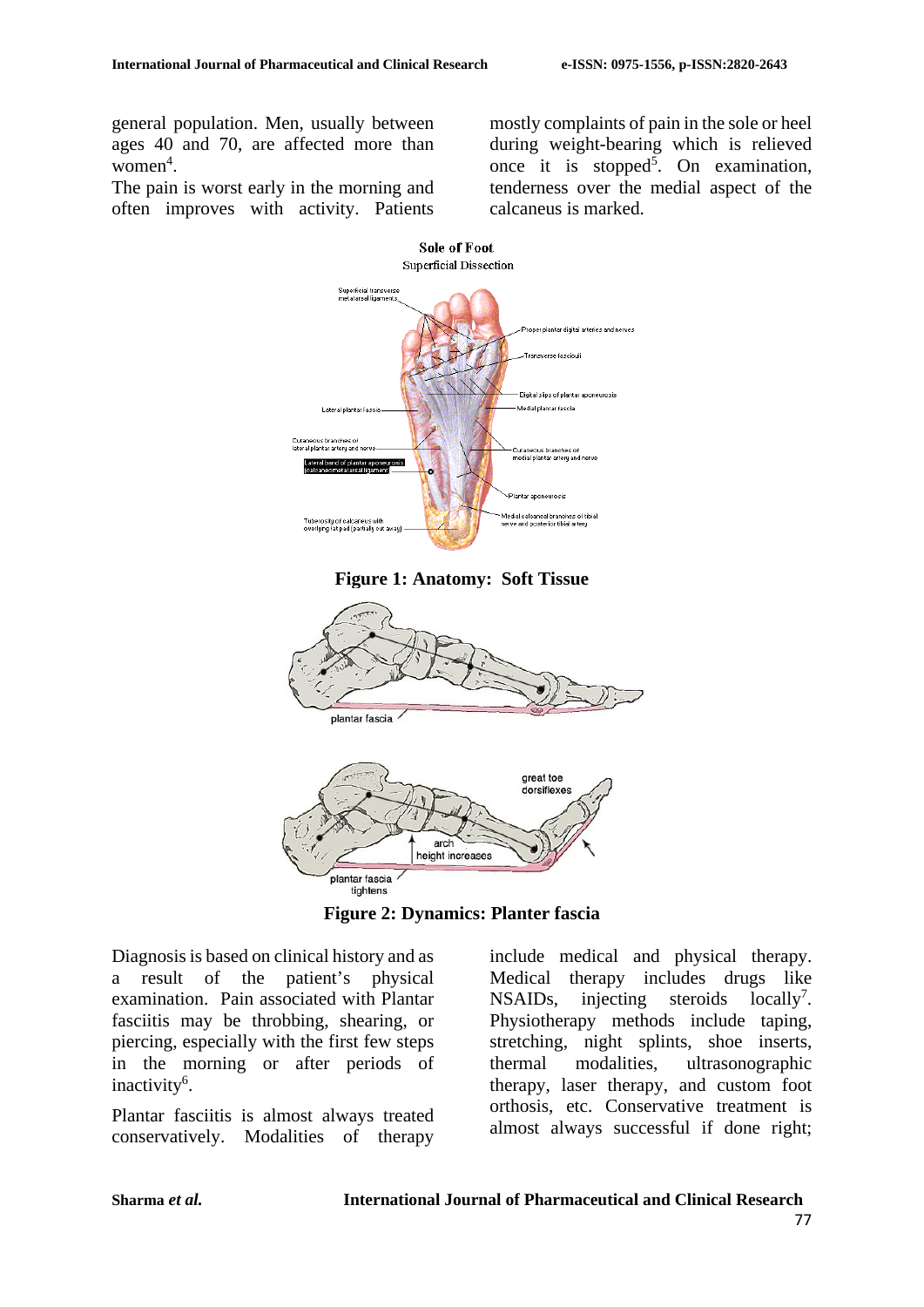most patients tend to respond well after treatment.

It is not unusual to find postgraduate residents especially clinical residents to develop plantar fasciitis like heel pain. This study intends to calculate the prevalence of plantar fasciitis in such residents and to know whether there is an increased prevalence of plantar fasciitis in comparison to the general population.

# **Etiology**

The causes of plantar fasciitis are multifactorial. The main cause is best postulated to be caused by repetitive strain injury to the ligaments of the sole. Most common causes include obesity, an occupation requiring prolonged standing or walking and heel spurs.

# **Material and Method**

This is an Observational study which was conducted at Dhiraj hospital among Postgraduate medical students during 2019. A Total of 182 candidates participated voluntarily. Candidates were explained about study type and the questionnaire was answered after getting consent. On basis of the questionnaire, and clinical examination candidates who were diagnosed with planter Facitis had were selected for further evaluation.

Average walking steps were noted according to the fitness tracking device or an application in their mobile phones.

At the end of the study treatment modalities were advised to patients based on severity which included- Non- pharmacological like soft slippers, contrast bath, physiotherapy, and pharmacological like analgesics

# **Results:**

Among these 182 students ,80 were from surgical branch and 102 were from non surgical branch.

Out of 182 students, 22 were diagnosed with Planter Facitis.

| Table 1: Prevalence |                                  |                                 |       |  |
|---------------------|----------------------------------|---------------------------------|-------|--|
| Gender              | <b>Plantar Fasciitis-present</b> | <b>Plantar Fasciitis-absent</b> | Total |  |
| Male                |                                  | 84                              | 96    |  |
| Female              | 10                               | 76                              | 86    |  |
| Total               |                                  | 160                             | .82   |  |

**Table 1: Prevalence**

 **Table 2: Comparison among Surgical and Non- Surgical Residents**

| <b>Branch</b>             | <b>Affected Students</b> | Total |
|---------------------------|--------------------------|-------|
| <b>Surgical Residents</b> | ۱h                       | 80    |
| Non-Surgical Residents    |                          |       |
| Total                     | າາ<br>∠∠                 | 182   |

Out of 22 students who were diagnosed to have plantar fascitis; 16 out of 80 candidates were from a surgical branch and 6 out of 102 students were from a nonsurgical field.

Also as per the information provided by students in the questionnaire the Average walking steps for surgical residents was 8000 steps per day and 4000-5000 steps per day for non-surgical residents. This was cross- checked in their fitness tracking device by the investigator.

# **Discussion & Conclusion**

Almost all residents were using well cushioned footwear so no correlation could be established between type of footwear and planter facitis.

However, it was noted that out of the 182 participants that were studied 22 (12.08%)